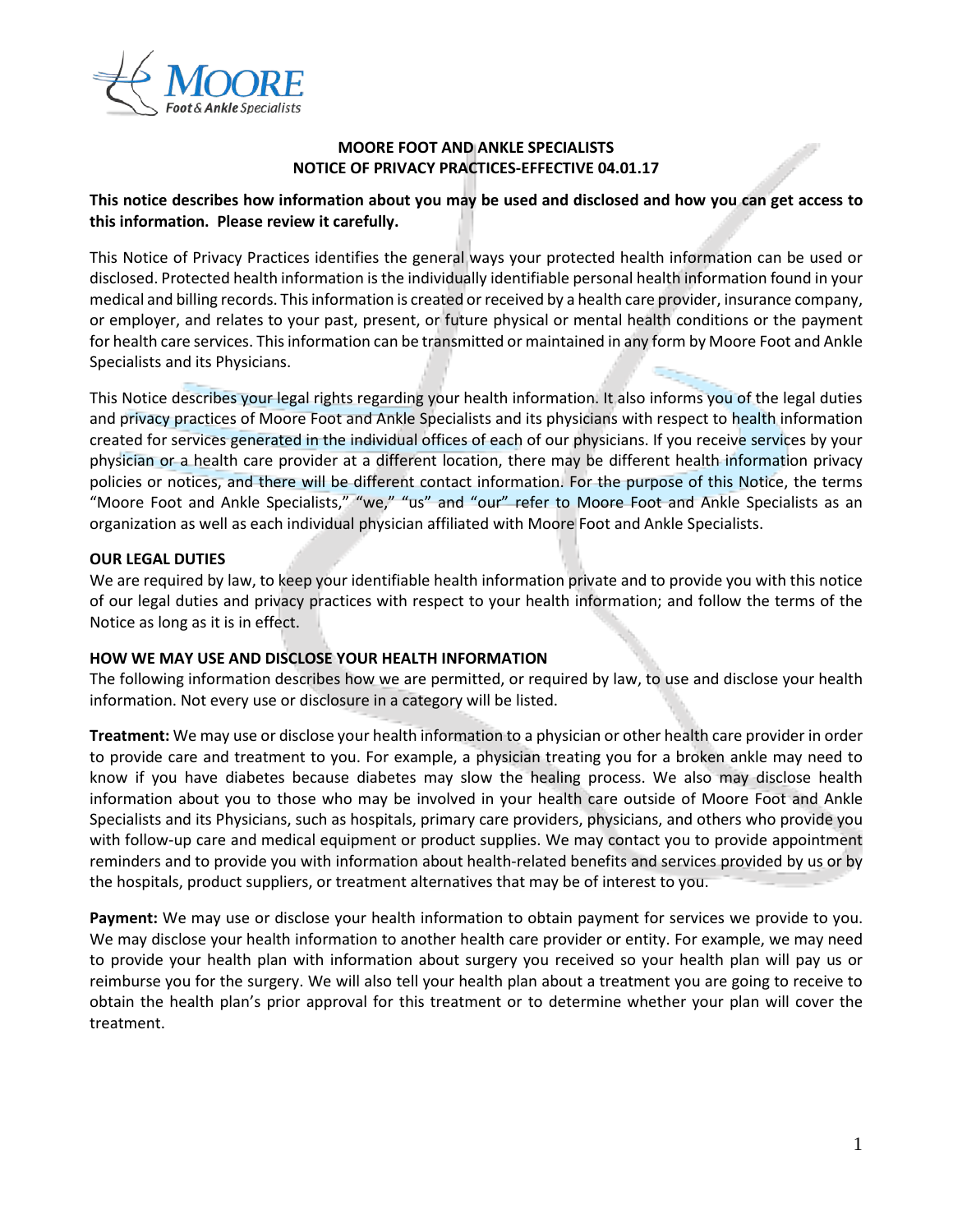**Health Care Operations**: We may use or disclose health information about you to support our programs and activities such as quality and service improvement; health care delivery review; staff performance evaluation; competence or qualification review of health care professionals; education and training of physicians and other health care providers; and business planning and development, business management and general administrative activities. We use this information to continuously improve the quality of care for all patients we serve. For example, we may combine health information about many patients to evaluate the need for new services or treatments. We may disclose information to doctors, nurses, and other students for educational purposes. And we may combine health information we have with that of other facilities to see where we can make improvements.

Additionally, we may share your health information with other health care providers and payers for certain of their business operations if the information is related to a relationship the provider or payer currently has or previously had with you, and if the provider or payer is required by federal law to protect the privacy of your health information.

**Health Information Exchange:** We may make your health information available electronically through an information exchange service to other providers involved in your care who request your electronic health information. Participation in information exchange services also lets us see their information about you. The purpose of this information exchange is to support the delivery of quality patient care.

**Authorization for Other Disclosures:** We will not use or disclose your health information, except as described in this document, unless you authorize us, in writing, to do so. You can revoke an authorization at any time, in writing. If you revoke an authorization, we will no longer use or disclose your health information for the purpose covered by the authorization. However, we are unable to take back any uses or disclosures already made with your authorization. Specific examples of uses or disclosures requiring authorization include: use of psychotherapy notes, marketing activities, and the sale of your health information and most uses and disclosures for which we are compensated.

**Family and Friends:** We may use or disclose information to notify or assist in notifying a family member, personal representative, or other person responsible for your care, of your location and general condition. We will also disclose health information to a family member, other relative, close personal friend, or any other person you identify, if the information is relevant to that person's involvement with your care or payment for your care. You can prohibit disclosure of this information.

**Fundraising:** We may use or disclose health information about you to contact you in an effort to raise money for our organization and its operations. We may disclose this information to assist us in our fundraising activities. Only contact information such as your name, address and telephone number, and the dates you received treatment or services with us would be released. You have the right to opt out of fundraising communications at any time and your request must be honored. Any such communication will have clear and conspicuous instructions on how to opt out of future communication.

**Future Communications:** We may use or disclose your information to communicate with you via newsletters, mailings or other means regarding treatment options, health related information, and disease-management programs, wellness programs, or other community based initiatives or activities in which we participate. If we receive any financial compensation for such communications, we will inform you. You have the right to opt out of receiving such compensated communications at any time and we must honor your request. Any such communication will have clear and conspicuous instructions on how to opt out of future communications.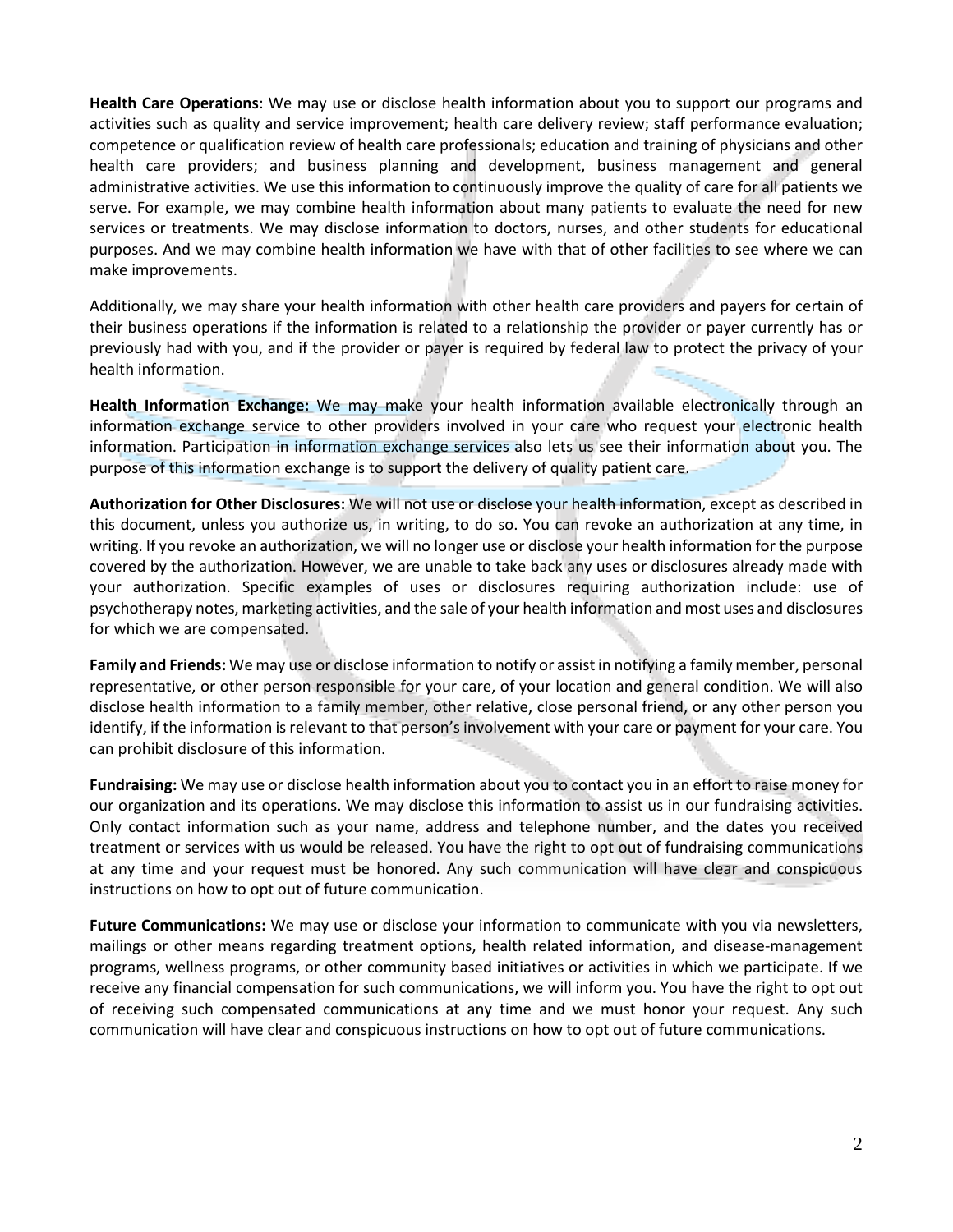**Public Health and Safety:** We may use or disclose health information, as authorized or required by local, state or federal law, for the following purposes deemed to be in the public interest or benefit:

- To report certain diseases, wounds, births and deaths, and suspected cases of abuse, neglect, or domestic violence;
- To help identify, locate, or report criminal suspects, crime victims, suspicious deaths, or criminal conduct on the premises of Moore Foot and Ankle Specialists and its physicians;
- To respond to a court order, subpoena, or other judicial process;
- To assist federal disaster relief efforts;
- To enable product recalls, repairs, or replacements;
- To respond to an audit, inspection, or investigation by a health-related government agency;
- To assist in federal intelligence, counterintelligence, and national security issues;
- To facilitate organ and tissue donations;
- To assist coroners, medical examiners, and funeral directors;
- To respond to a request from a jail or prison regarding an inmate's health or medical treatment;
- To respond to a request from your military command authority (if you are a veteran or currently enlisted)
- To provide information to a workers' compensation program.

**Business Associates:** There are some services provided at Moore Foot and Ankle Specialists and its Physicians through contracts with business associates. When these services are contracted, we will disclose your health information to the business associate so they can perform the job we have asked them to do. However, business associates are required by federal law to appropriately safeguard your information.

**Special Privacy Protections for Alcohol and Drug Abuse Information:** Alcohol and drug abuse information has special privacy protections. We will not disclose any information identifying an individual as being a patient or provide any health information relating to the patient's substance abuse treatment unless the patient consents in writing; a court order requires disclosure of the information; medical personnel need the information to meet a medical emergency; qualified personnel use the information for the purpose of conducting scientific research, management audits, financial audits, or program evaluation; or it is necessary to report a crime or a threat to commit a crime, or to report abuse or neglect as required by law.

# **YOUR HEALTH INFORMATION RIGHTS**

Your medical record is the property of Moore Foot and Ankle Specialists and is created when you seek treatment or consultation with us. You have the following rights, with certain exceptions, regarding the health information that is created about you. You have the right to a paper copy of this Notice. In addition, a copy of this Notice also may be obtained at our web site[, www.mfaspecialists.com](http://www.mfaspecialists.com/)

**Confidential Communications:** You have the right to request that we communicate health information to you by an alternate means or location other than your home address and telephone number. Your request must be made in writing to our contact person, and must specify how or where you wish to be contacted. We will try to accommodate your request for alternate communications. If you request an alternate means of communication, that request also should be communicated by you to all of your physicians, including your primary care physician.

**Restrictions:** You have the right to request a restriction or limitation on the health information we use or disclose about you for treatment, payment or health care operations. You also have the right to request a limit on the health information we disclose about you to someone who is involved in your care or the payment for your care, such as a family member or friend. For example, you could ask that we not use or disclose information to a family